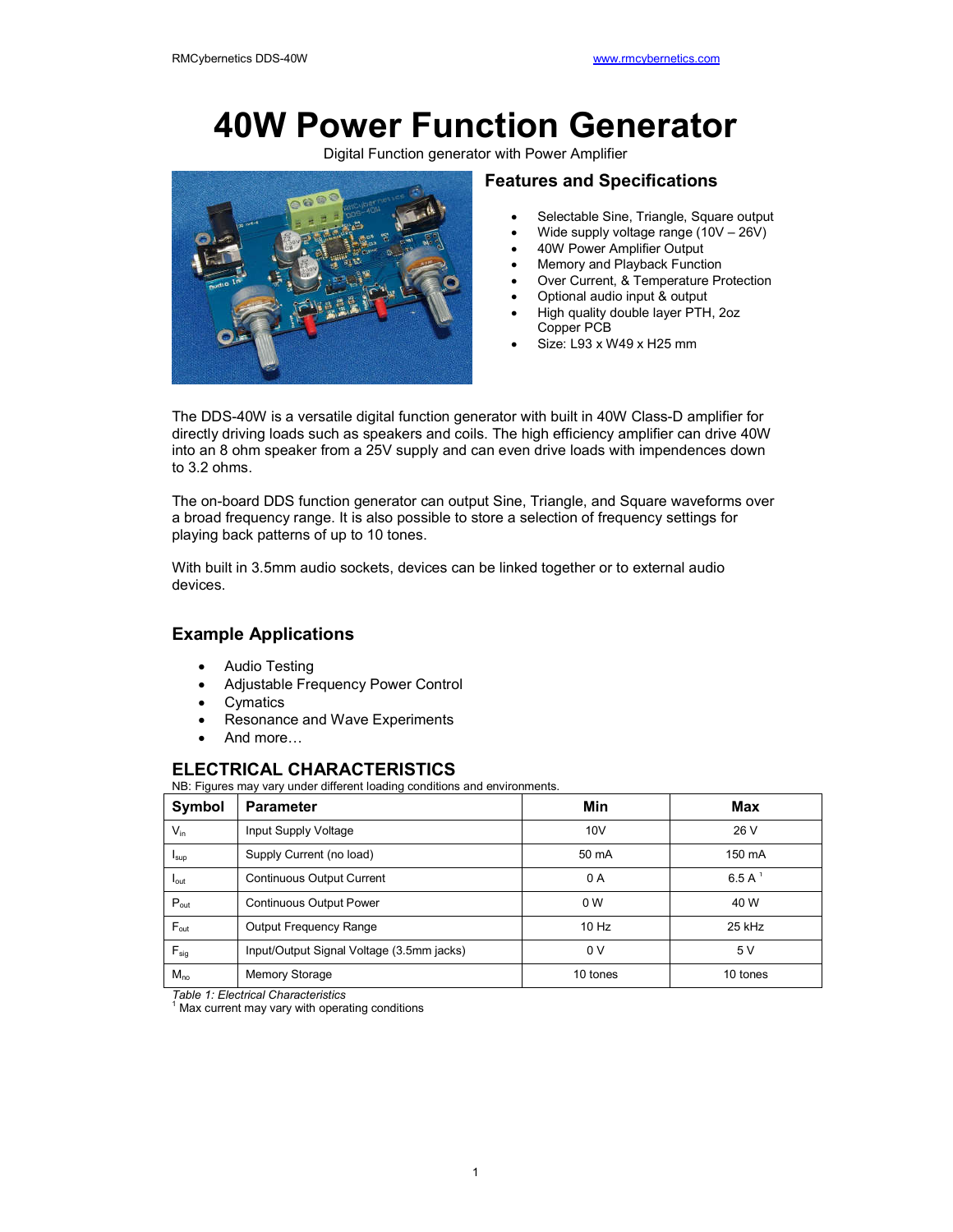# **Connections**

The DDS-40W circuit can be powered from a 12V to 26V DC supply. Power connection can be either via a standard 2.5mm DC socket, or using the terminal block connections marked V+ and GND. The load device or speaker should be connected between SPK- and SPK+.

Connections to external devices can be made using 3.5mm audio jacks to the sockets on either side of the circuit. To disable the on-board signal source and use an external one, the jumper link must be moved to the position marked EXT.



# **Operating Instructions**

The DDS-40W has four main controls. The two potentiometers are used for controlling amplitude (volume) and frequency. The two push buttons are used for special functions such as selecting the operating mode, storing tones, or adjusting the frequency range.

## **Mode Button**

A short press of this button will cycle through the available operating modes which will also be indicated on the nearby LED indicators. In normal operation this will cycle between Sine, Triangle, Square, and Playback modes.

### **Range Button**

A short press of this button will toggle between high and low frequency ranges. Low frequency range will give an adjustable output from 10 Hz to 500 Hz, while high frequency mode will give 500 Hz to 25 kHz.

### **Freq Potentiometer**

This control will adjust the output frequency when using the on-board signal generator. The frequency range adjustable by this control is determined by the Rage button.

### **Vol Potentiometer**

This control adjusts the output amplitude from either the on-board signal or an external one.

### **Record / Playback**

To begin recording tones, hold the Mode button for about one second and then release it. You